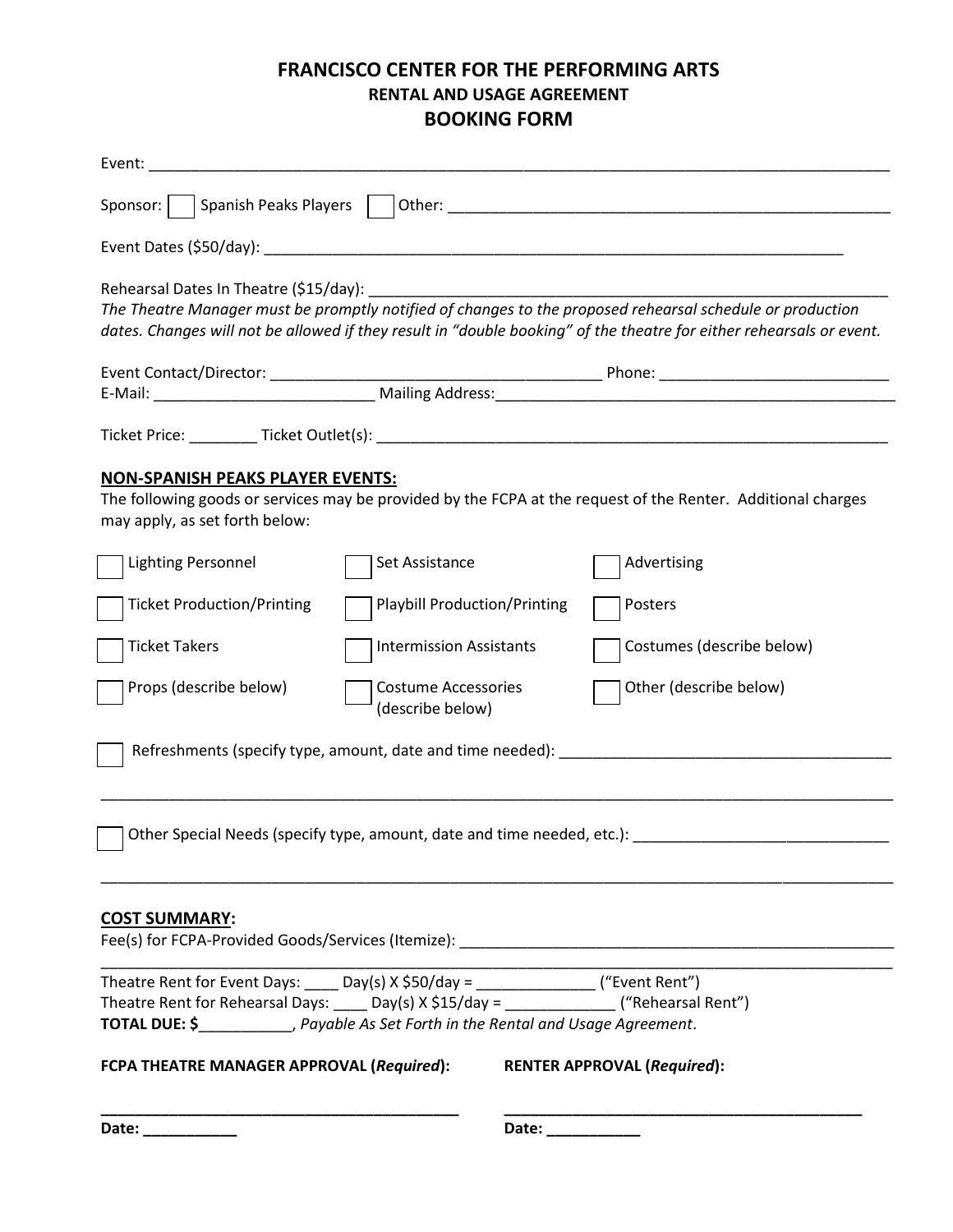## **FRANCISCO CENTER FOR THE PERFORMING ARTS RENTAL AND USAGE AGREEMENT ADDENDUM A – GENERAL RULES FOR THEATRE USE and RENTER/DIRECTOR DUTIES AND RESPONSIBILITIES**

## Renter agrees that he/she/it *will not*:

1. Allow maximum occupancy inside the theatre Facilities to exceed 100 persons, including, cast, staff, performers, audience members and others.

2. Permit open flames inside or near the Facilities.

3. Permit smoking inside the Facilities. (Smoking is permitted outside the buildings.)

4. Allow alterations, installations, repairs or redecoration (including painting) of any kind within or outside the Facilities without first obtaining the FCPA's written permission.

5. Permit illegal activities of any sort to occur during rehearsals or productions on the Facilities.

6. Assign or sub-let the Facilities to any person or entity without the prior written approval of the FCPA.

Renter agrees that he/she/it, *together with the event Director*, shall assume full responsibility for the following tasks. The FCPA may provide services or assistance to the Renter regarding any or all of these requirements. Such services or assistance, however, will not relieve the Renter of primary responsibility or liability for compliance. Except as excused by the Theatre Manager, failure to complete these tasks will result in the Renter *and the Director* being prohibited from future rental and/or use of the Facilities. The Renter and the event Director *shall*:

1. Keep the Facilities in a clean, orderly and sanitary condition throughout the rehearsal and event time period.

2. *No later than* 24 hours following completion of the production or event:

- o Thoroughly vacuum the foyer, lobby and theatre seating area.
- $\circ$  Sweep the uncarpeted theatre seating area, the stage, the bathrooms and the bathroom foyer area.
- $\circ$  Return all lobby and green room items (such as paper plates, plastic cups, coffee pot, pitchers, table cloths, platters, etc.) to their proper location.
- o Restore the green room to pre-production status.
- $\circ$  Return set materials and flats to their proper place. If these items need to be replaced or repaired, notify the Theatre Manager.
- o Return props to their proper storage area.
- $\circ$  Clean the refrigerator and dispose of all perishable items. (Easily preserved consumables such as peanuts or bottled water can be left as long as they are properly contained and put away.)
- o Ensure that no alcoholic beverages are left anywhere inside the Facilities.
- o Arrange trash removal from the theatre grounds.

3. Pay for any damage to the Facilities and/or to appliances or fixtures therein which has been caused by any act (regardless of negligence or willful misconduct) of the Renter, any invitee of the Renter or any attendee at the Renter's rehearsals, production or event. Renter shall not be liable for damage due to ordinary and reasonable wear and tear and damage or loss not caused by the Renter or by someone under the Renter's control or supervision.

4. Be financially responsible for theft, willful destruction and/or accidents within the Facilities while the Facilities are under the control of the Renter.

5. Abide by all laws and regulations regarding the care and occupancy of the premises.

6. Give prompt notice to the Theatre Manager or a member of the FCPA board of directors of any maintenance or repair requirements within the Facilities.

7. PLEASE NOTE: If the Renter has arranged access to and use of costumes and/or props owned by the FCPA, the Director must ensure that actors and/or crew sign out their costumes and/or props on the sign-

**Initials: \_\_\_\_\_\_FCPA \_\_\_\_\_\_Renter**